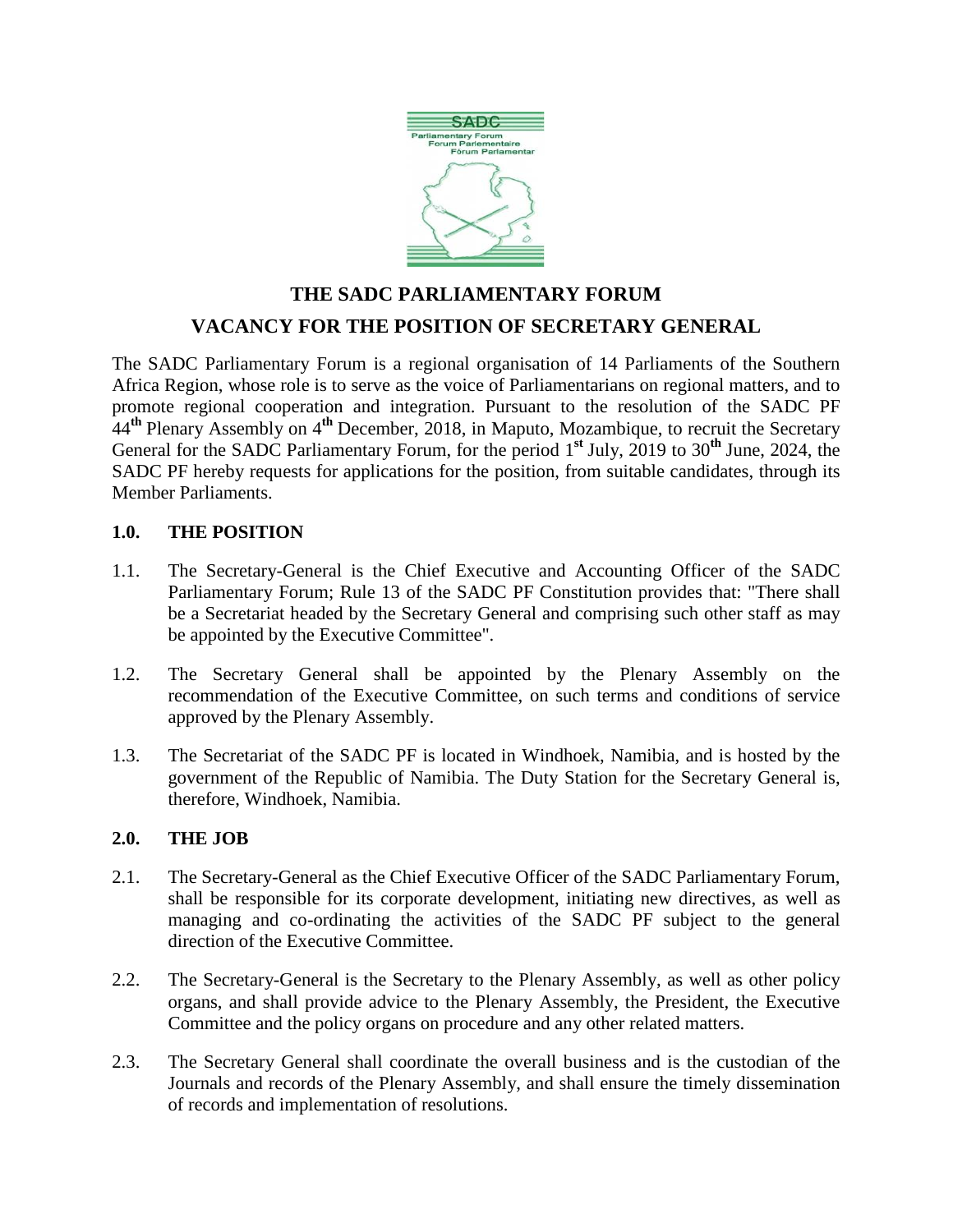- 2.4. The Secretary-General, as the head of the Secretariat is responsible for ensuring effective day to day operations, protecting the integrity of the Secretariat and managing the staff. In this context, the Secretary General is expected to provide effective professional and managerial leadership in the development and implementation of internal corporate, financial, administrative and human resources management strategies, policies and plans.
- 2.5. The Secretary-General shall be primarily responsible for the public representation of the SADC PF and promoting its aims and objectives.
- 2.6. The Secretary General shall be responsible for maintaining relations with Member Parliaments and the host government, and for providing necessary advice and guidance as may be appropriate for ensuring the effective participation of the membership in the affairs of the SADC PF.
- 2.7. The Secretary General shall perform any other related duties as may be assigned by the President.

## **3.0. QUALIFICATIONS AND EXPERIENCE**

- 3.1. The post holder shall be a citizen of a Southern African Development Community Member Country subject to rotation as indicated at 7.0 below;
- 3.2. Be a holder of at least a minimum of a relevant Master's degree, including a good first degree from reputable universities;
- 3.3. Must have a minimum of 10 years proven relevant experience in top managerial positions in reputable organisation/s. Parliamentary experience is not a necessity but will be an added advantage; and
- 3.4. Must be 55 years old or younger, as at 1**st** July, 2019.
- 3.5. SADC PF is an equal opportunity employer. Qualified women, with the requisite experience, are strongly encouraged to apply.

# **4.0. REQUIRED TRAITS, SKILLS AND COMPETENCIES**

- 4.1. Must display and prove creativity in institutional strategic visioning; an appreciation of the vision, mission and objectives of the SADC PF and the role of Parliament in promoting good governance and regional integration will be a definite advantage;
- 4.2. Must possess demonstrated qualities of success in leadership and management and must be able to manage and embrace change;
- 4.3. The applicant must possess exceptional diplomatic and excellent interpersonal skills and the ability to interact with persons from diverse disciplines, perspectives and cultures;
- 4.4. Must be of unblemished character and have a high degree of personal integrity, and must be of mature and sober judgement;